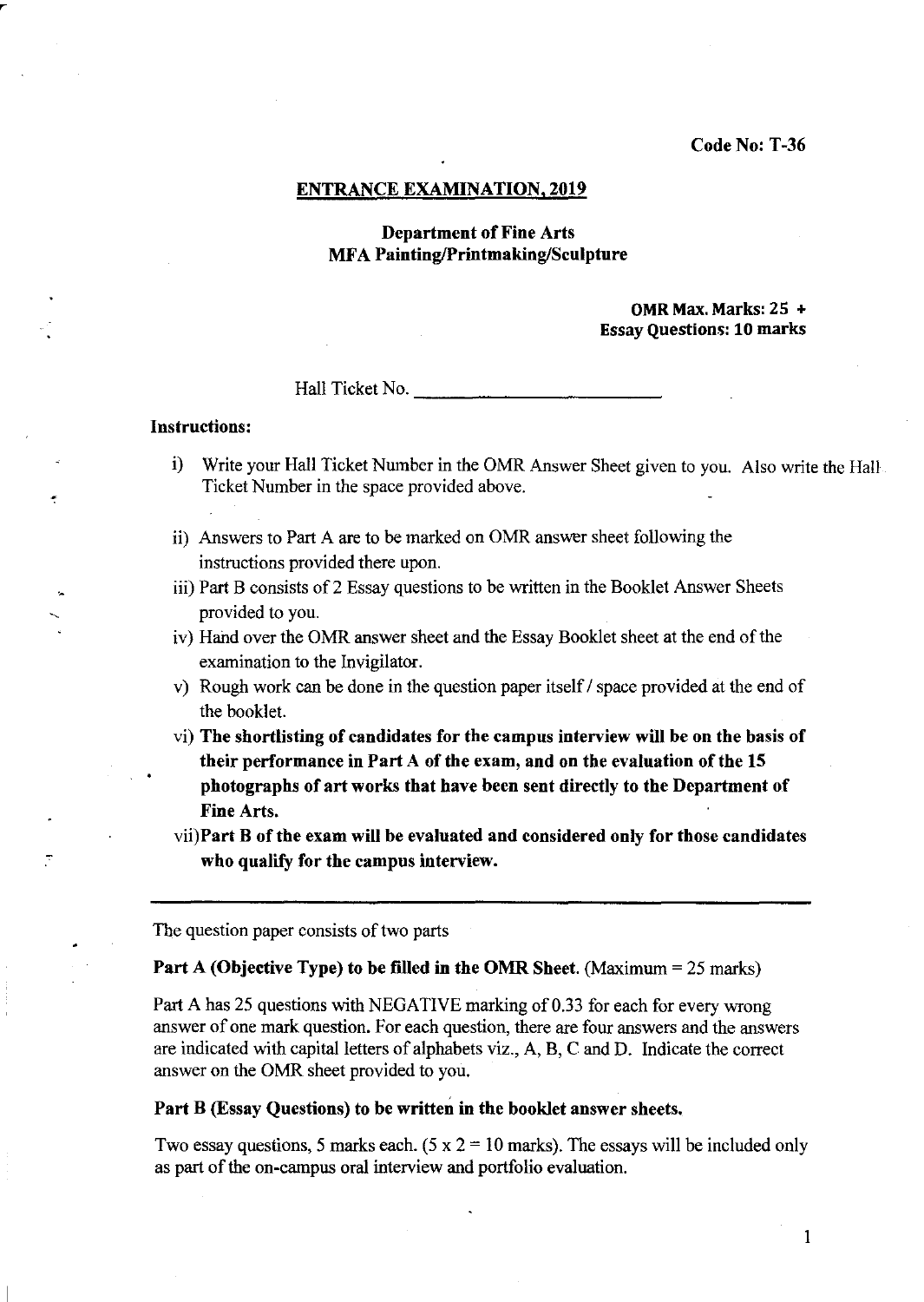# PART A

- I. The Intaglio print maker best known for his use of viscosity technique was A. Jeram Patel
	- B. Nagji Patel
	- C. Krishna Reddy
	- D. Ranjit Hoskote
- 2. Ramkinkar Baij's sculpture *The Santhal Family* was made with
	- A. Clay
	- B. Marble
	- C. Cement Concrete
	- D. Granite
- 3. Who is the curator of the Kochi-Muziris Biennale 2018?
	- A. Nalini Malani
	- B. Anita Dube
	- c. Nilima Sheikh
	- D. Pushpamala N.
- 4. The Gond artist who became well known for his paintings on paper and canvas was
	- A. Niranjan Shetty
	- B. Jangarh Singh Shyam
	- C. Jitish Kallat
	- D. Jivya Soma Mashe
- 5. Alexander Calder's name has been associated with A. Post-Impressionism
	- B. Fauvism
	- c. Mobile Sculptures
	- D. Dadaism
- 6. The #MeToo movement has been against
	- A. The practice of slave labor
	- B. The rapid depletion of natural resources
	- C. Sexual assault and harassment in the workplace
	- D. Enviromnental degradation and global warming
- 7. The famous painting *'A Bar at the Folies-Bergere'* was painted by A. Vincent van Gogh
	- B. Paul Gauguin

•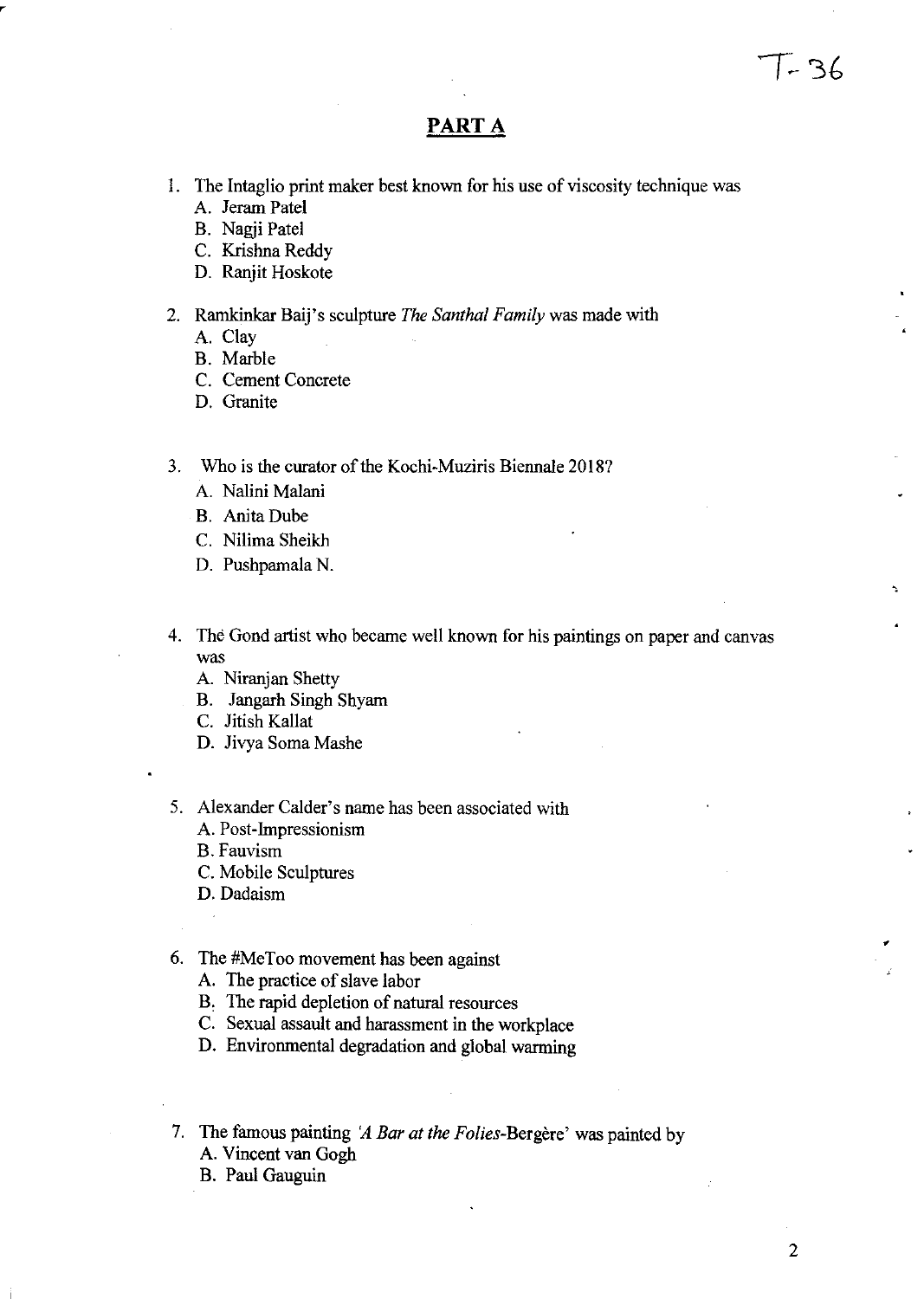- C. Edouard Manet
- D. Georges Seurat
- 8. The famous work that shredded and partially destroyed itself during an auction in 2018 was
	- A. The Swinger, by Banksy
	- B. The Crow, by Damien Hirst
	- C. The Balloon Girl, by Banksy
	- D. Mother and Child, by Damien Hirst
- 9. Dynamism was a fundamental concept of an art movement in the  $20<sup>th</sup>$  century known as
	- A. Impressionism
	- B. Futurism
	- C. PopArt
	- D. Dada

t

.<br>.

*10. Medieval Saints* is a famous mural done by

- A. Nandalal Bose
- B. Benode Behari Mukherjee
- C. K.G. Subramanyan
- D. Jyoti Bhatt
- 11. Which of the following is an example of Dravida style of architecture?
	- A. Surya temple at Modhera
	- B. Brihadisvara Temple in Tanjavur
	- C. Dashavatara temple in Deogarh
	- D. Khandariya Mahadeo temple in Khajuraho
- 12. The mysterious phenomenon whose image was recently captured for the first time by the EHT telescope in 2019 was
	- A. Supernova
	- B. Constellation
	- C. Black Hole
	- D. Galaxy

### 13. The Statue of Unity is located in

- A. Maharashtra
- B. Gujarat
- C. Telangana
- D. Madhya Pradesh

-36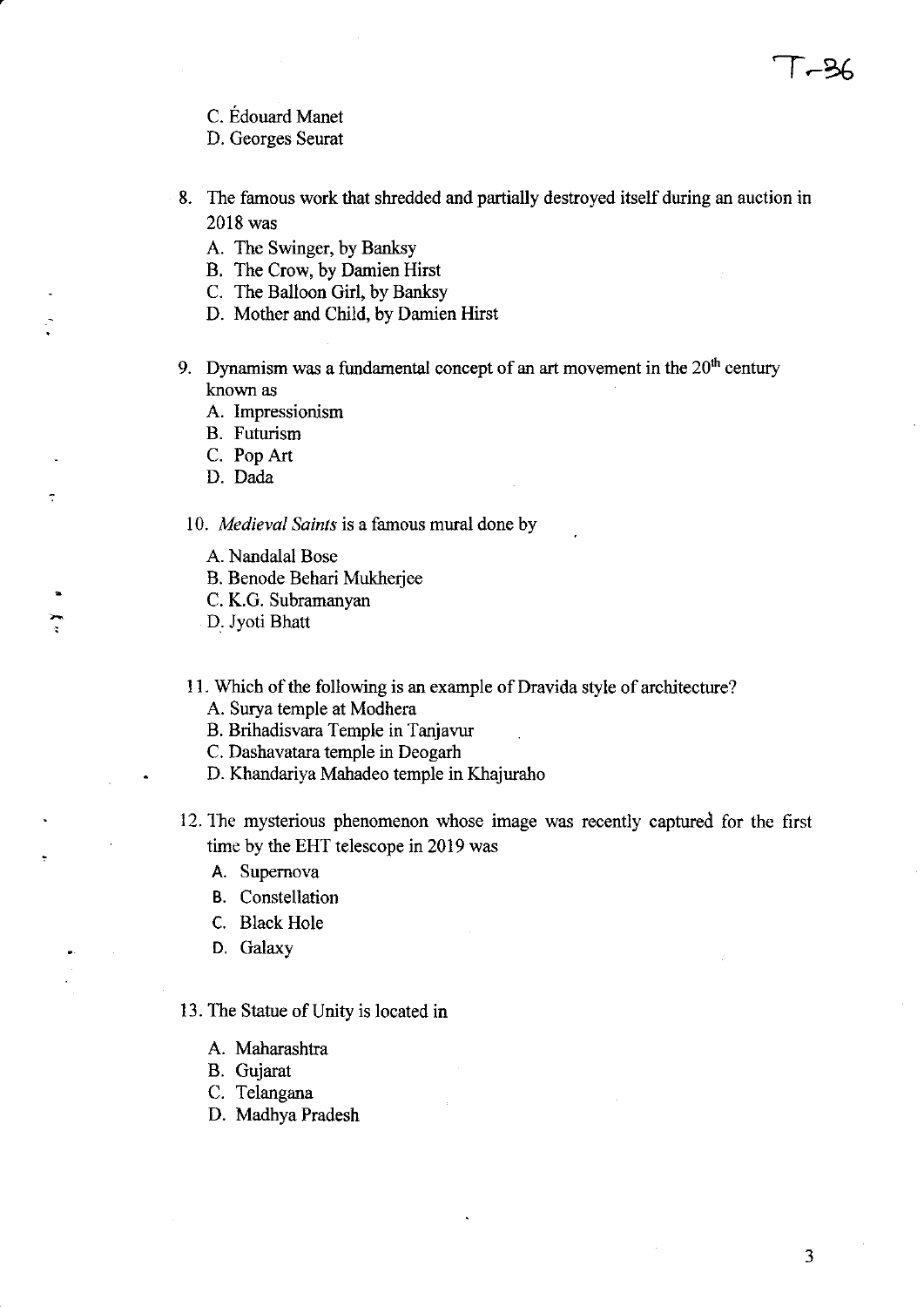- *14. 'The Cathedral'* is a well-known sculpture by
	- A. Umberto Boccioni
	- B. Auguste Rodin
	- C. Marcel Duchamp
	- D. Max Ernst
- 15. In printmaking, 'aquatint' effect is obtained by using
	- A. Resin
	- B. Crayon
	- C. Chalk
	- D. Gum
- 16. The German artist who made a woodcut based on an Indian rhinoceros that was sent to Lisbon in 1515 was
	- A. Titian
	- B. Goya
	- C. Caravaggio
	- D. Albrecht Durer
- 17. The temple that was the site of protests in 2018 regarding the rights of women's entry was the
	- A. Brihadeswara temple
	- B. Sabarimala temple
	- C. ISKCON temple, Hyderabad
	- D. Tirupati Venkateswara temple
- 18. The artist best known for his caricatures of political figures and satires on people's behaviour was
	- A. Paul Gauguin
	- B. Honore Daumier
	- C. Paul Cezanne
	- D. Henri Matisse
- *19. The Large Horse',* done in 1914, is a sculpture by
	- A. Marcel Duchamp
	- B. Raymond Duchamp-Villon
	- C. David Hare
	- D. Henri Matisse

*20. 'The Anatomy Lesson o/Dr. Nicolaes Tulp'* is a 1632 painting by-

- A. Johannes Vermeer
- B. Rembrandt
- C. Caravaggio
- D. Peter Paul Rubens

T - 36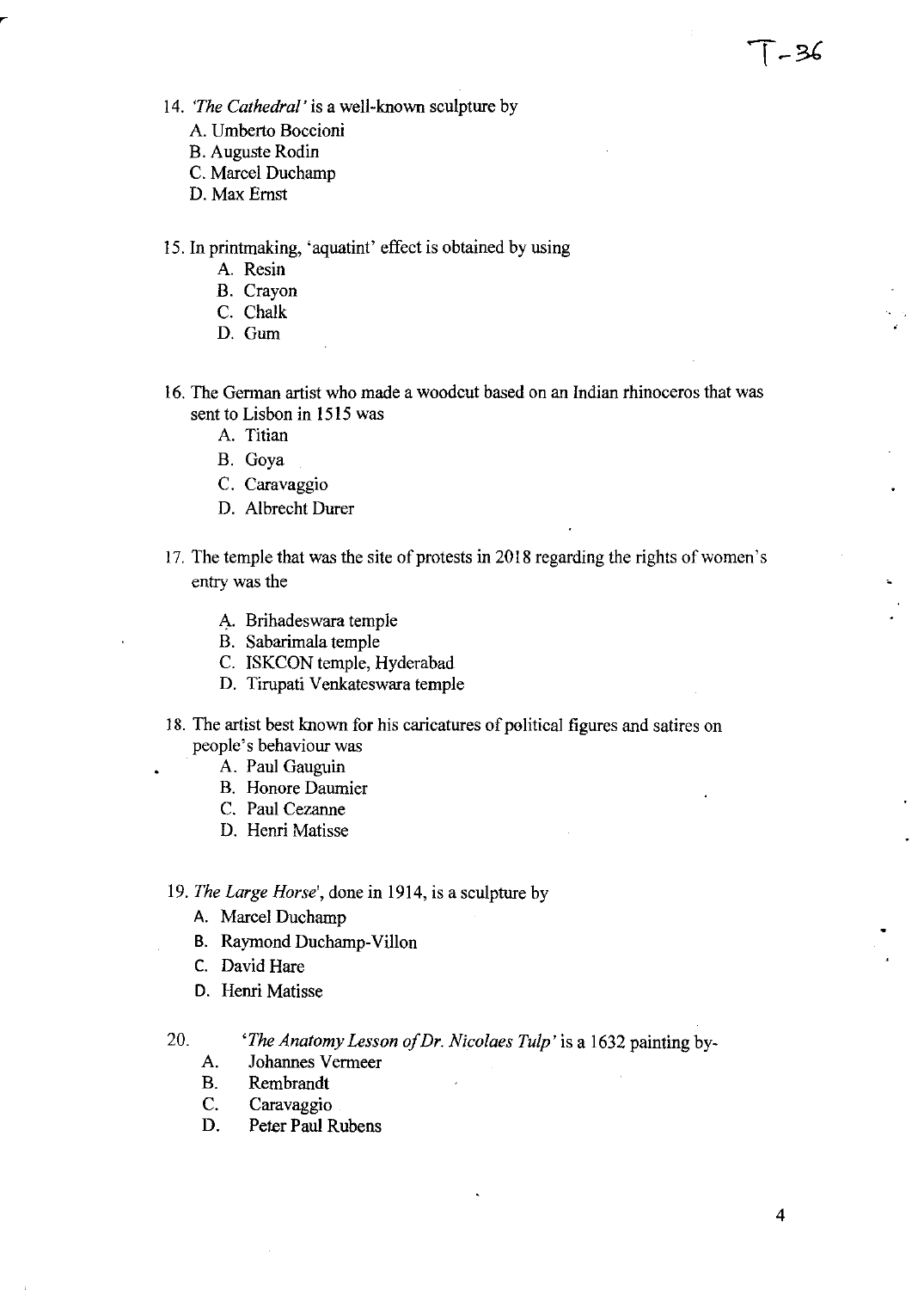- 21. Brexit refers to the movement for
	- A. The shift to a global, digital and paperless economy
	- B. The United Kingdom to leave the European Union
	- c. The signing of a world-wide common environment policy
	- D. Nuclear Non-Proliferation Treaty
- 22. The impressionist sculptor who made *The Little Fourteen-Year-Old Dancer* was
	- A. Edgar Degas
	- B. Kandinsky
	- C. Max Ernst
	- D. Alexander Archipenko
- 23. The artist who won awards and acclaim from maharajas, Indian Nationalists and

British colonial officials was

- A. M.F. Hussain
- B. Jamini Roy
- C. Raja Ravi Varma
- D. Nana Palsikar
- 24. The massive three-headed bust of Mahesarnurthi located in a sixth century rock cut cave can be found at
	- A. Dhumar Lena Cave in Ellora
	- B. Barabar Caves in Bihar
	- C. Elephanta Caves in Maharashtra
	- D. Kanheri Caves in Maharashtra
- 25. The collection of ancient Indian texts that deal with arts, crafts and design traditions are called the
	- A. Agamas
	- B. Shilpa Shastras
	- C. Panchadhatus
	- D. Yogasutras

 $\sim$  36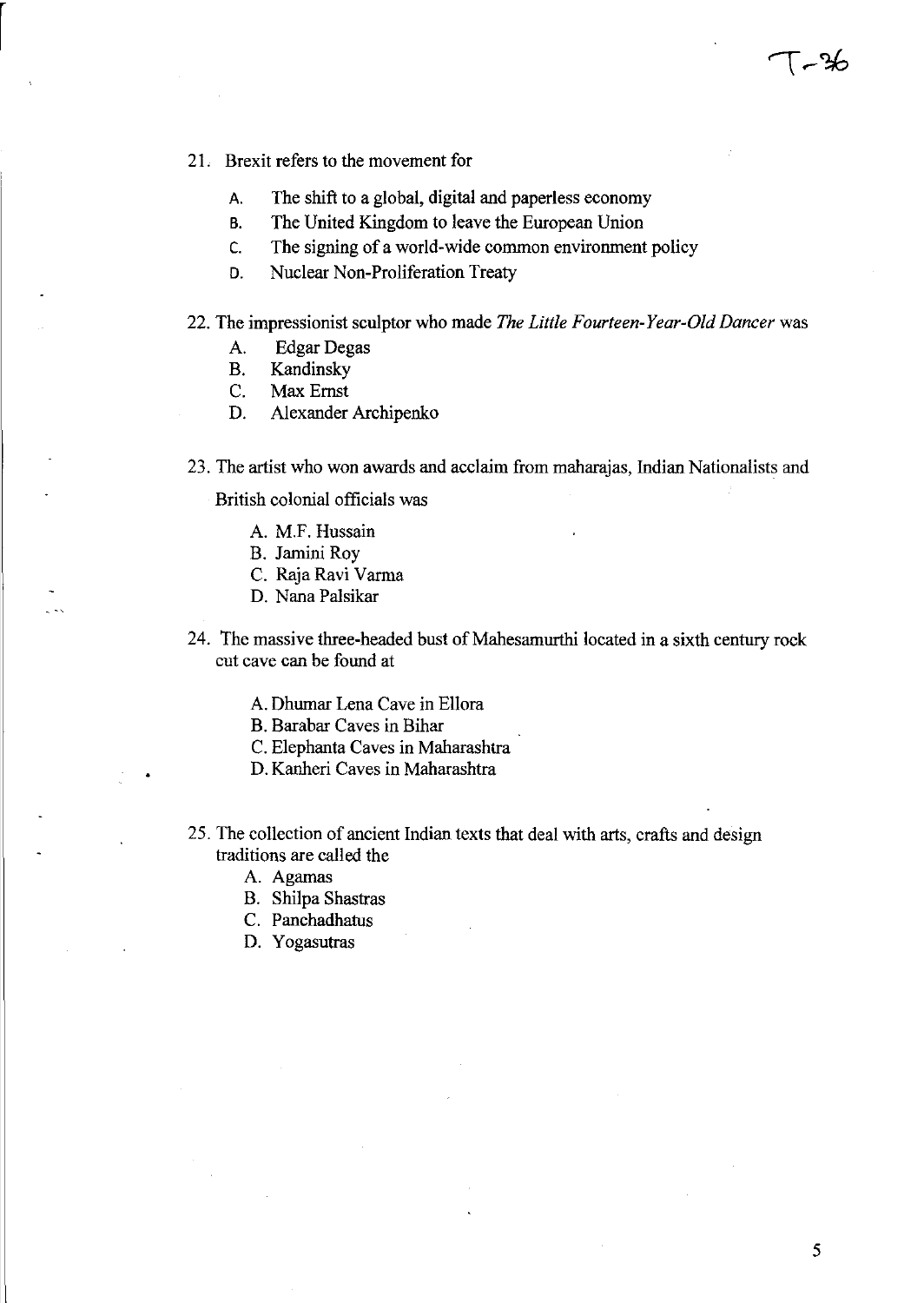### **PART B**

# ESSAY QUESTIONS

*Write* 2 *essays, in your own words, on the topics assigned below. The essays will be evaluated for their ability* to *convey ideas, and to write in meaningful ways about*  visual images and art practices. The essays will be addressed, and included as part of *the campus interview and portfolio evaluation.* 

# $(5 x 2 = 10 \text{ marks})$

- 1. Write an essay outlining your interests and preoccupations in your journey as an artist. Tell us about the themes, media, materials and working processes that have sustained your interest over the past few years. What are the specific artistic plans that you wish to pursue during the MFA program? Why did you choose to apply to the Department of Fine Arts in S.N. School at the University of Hyderabad?
- 2. Mention at least 3 artists and their art works which have influenced and impacted your own growth and practice as an artist. Tell us why these particular artists have been a source of artistic and personal inspiration to you.